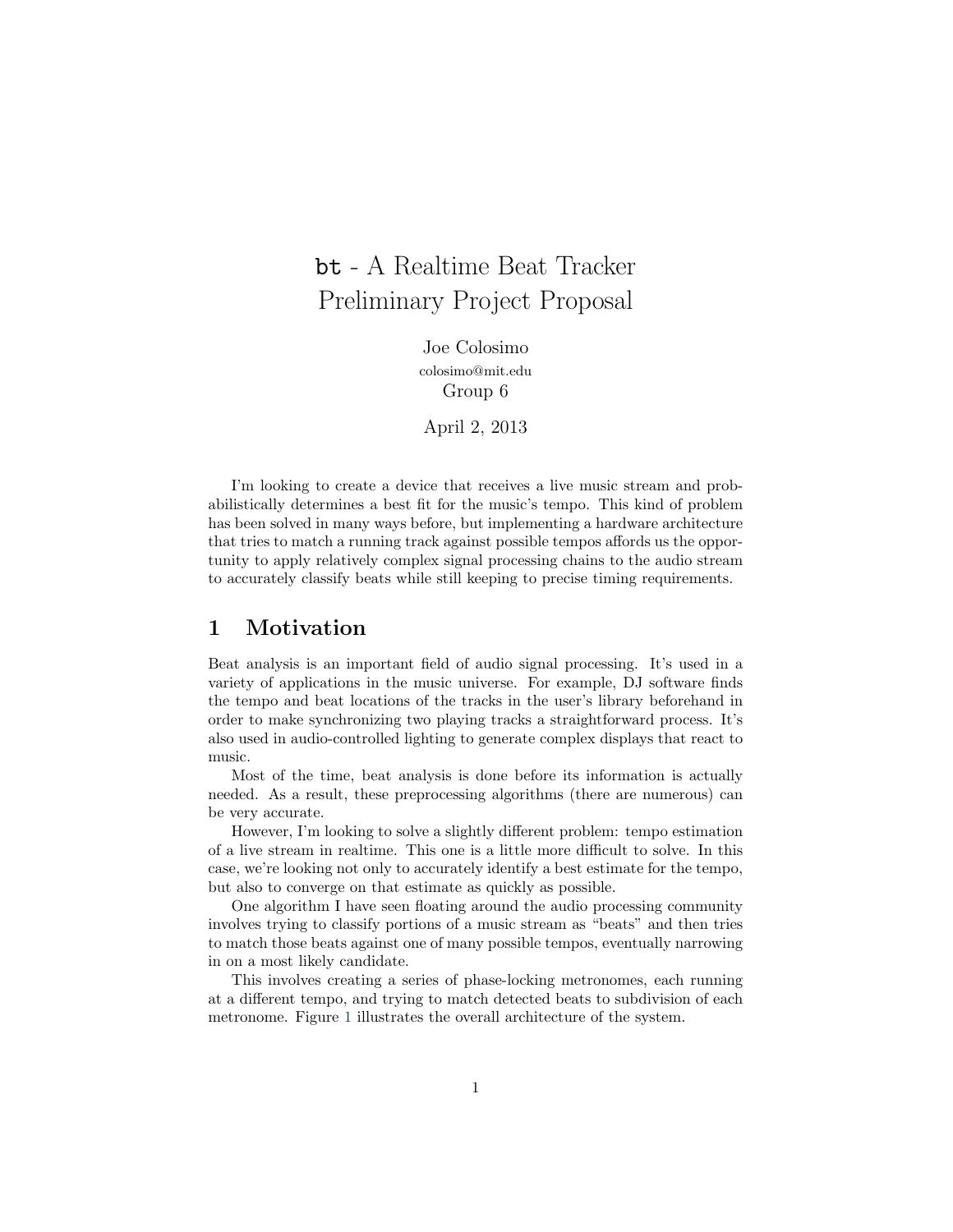

<span id="page-1-0"></span>Figure 1: bt algorithm architecture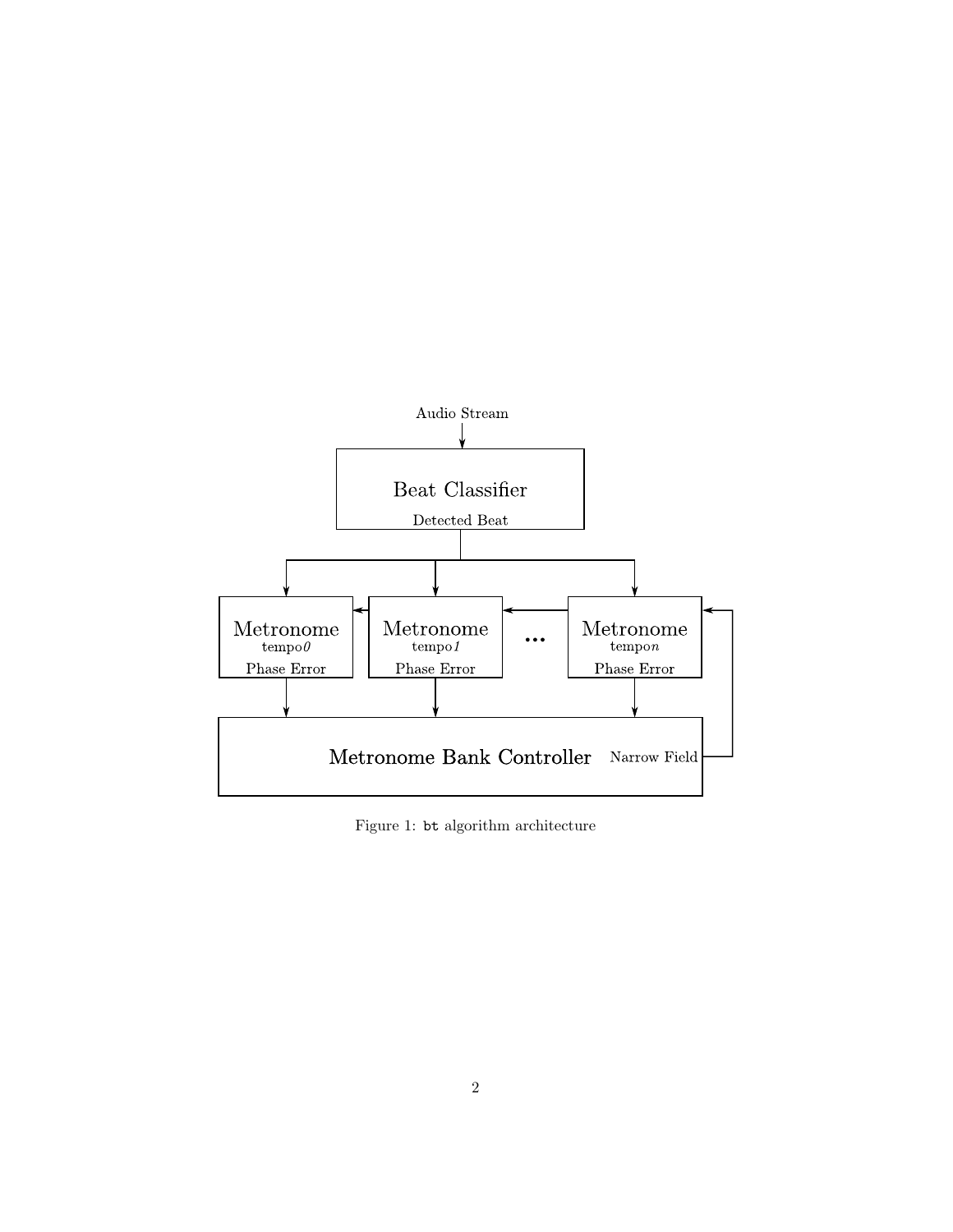The system starts off by instantiating metronomes with a wide range of tempos. The number of metronomes is limited by the resource constraints of the system. They all wait for the beat classifier to seed them with an initial guess at a beat, at which point they start running. After this initialization phase, the metronomes keep time, each at their own tempo, and when the beat classifier detects a beat in the audio, it delivers a message to all of the metronomes stating the probability that the event it just saw was a beat. The metronomes then all adjust their phase linearly with the probability that the beat classifier thought it was correct and report their current phase difference to the metronome bank controller.

In this manner, metronomes whose tempo is different from the stream's real tempo will consistently report large phase errors, while those closer to the real tempo will report smaller phase errors. We can then use these results to generate a probability distribution for the actual tempo. After a period of convergence, we "zoom in" on the possible tempos, trying smaller and smaller increments around the most likely tempo until we converge on a reasonable result.

# **2 Software Implementation**

I originally designed the algorithm in software, and even ensured that the software architecture looked somewhat like the hardware architecture that I had in my head. The software simulation illustrates how phase-locking metronomes attempt to correct themselves against injected beats and return a phase error to the bank controller, which then figures out the most likely candidate for the real tempo. Figure [2](#page-3-0) shows a screenshot of the metronome bank trying to align to a seed metronome running at 141 BPM, which is just delivering beats. This example converges very quickly because the beat classifier is "100% accurate."

## **3 Metronome Algorithms**

The phase-locking metronomes are extremely simple. Each metronome has a clock running at a multiple of its assigned tempo. I will probably choose a multiple of 4, meaning that the beat will be divided into 16th notes. The beat classifier injects beats into all of the metronomes, providing a probability estimate that what it just saw was a beat.

The metronomes then adjust their current clock phase to be closer to their closest beat (linearly proportional to the probability that the beat classifier thought it detected a beat) and pass the phase error to the metronome bank controller, which generates a probability distribution based on the phase errors of all the respective metronomes.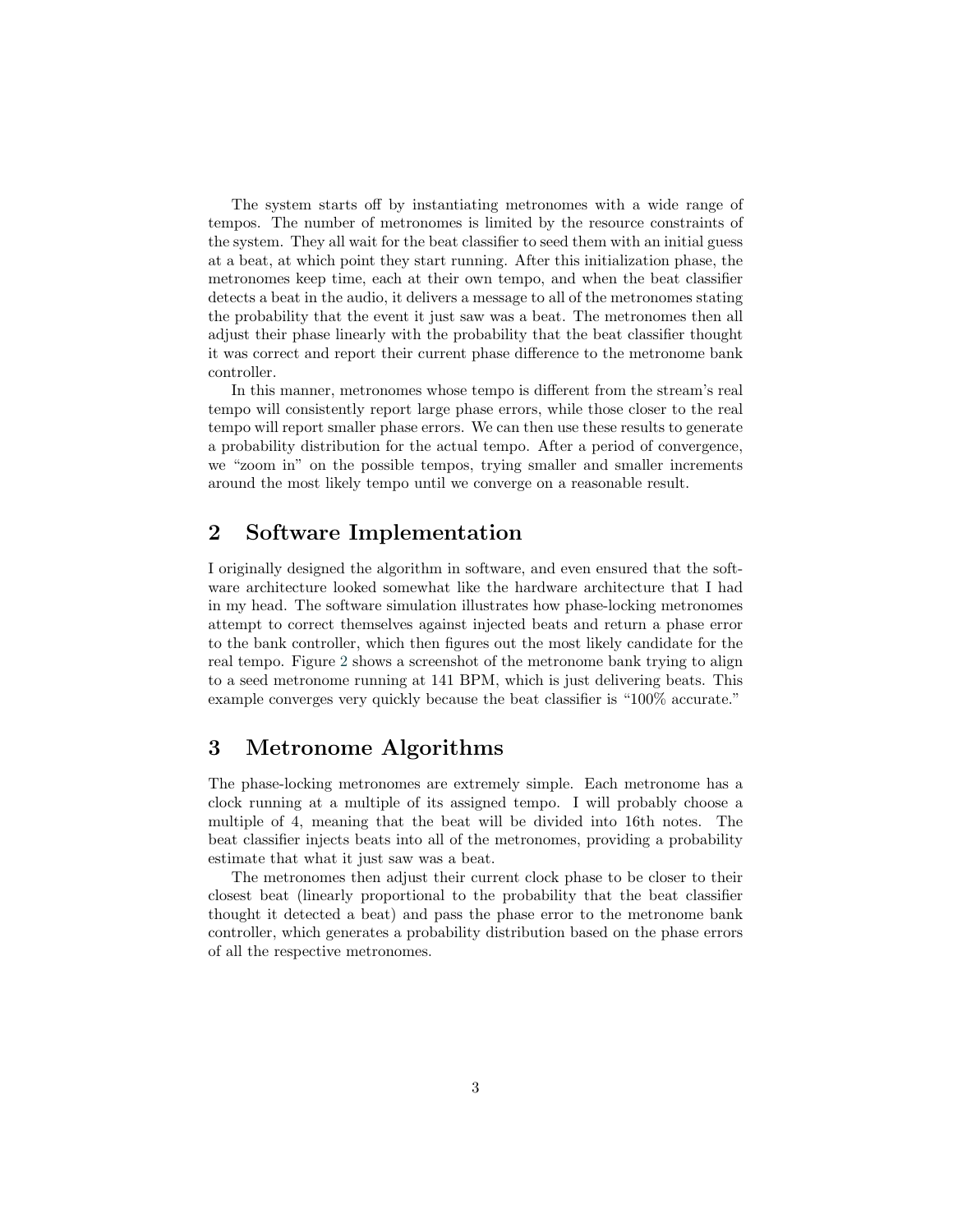| [0:0]<br>$0:$ python2                          |  |  |  | $b$ t2 26C 03/18 12:27 |  |
|------------------------------------------------|--|--|--|------------------------|--|
|                                                |  |  |  |                        |  |
| BEST ESTIMATE: 141.00000 [0.009136] => 141 BPM |  |  |  |                        |  |
| 157.800: 0.329348                              |  |  |  |                        |  |
| 156.600: 0.309238                              |  |  |  |                        |  |
| 155.400: 0.283467                              |  |  |  |                        |  |
| 154.200: 0.255567                              |  |  |  |                        |  |
| 151.800: 0.208472<br>153.000: 0.232841         |  |  |  |                        |  |
| 150.600: 0.195936                              |  |  |  |                        |  |
| 149.400: 0.162740                              |  |  |  |                        |  |
| 148.200: 0.137166                              |  |  |  |                        |  |
| 147.000: 0.114084                              |  |  |  |                        |  |
| 145,800: 0.086430                              |  |  |  |                        |  |
| 144.600: 0.064039                              |  |  |  |                        |  |
| 143.400: 0.040902                              |  |  |  |                        |  |
| 142.200: 0.014375                              |  |  |  |                        |  |
| 141.000: -0.009136                             |  |  |  |                        |  |
| 139.800: -0.036076                             |  |  |  |                        |  |
| $138.600: -0.058359$                           |  |  |  |                        |  |
| 137.400: -0.081069                             |  |  |  |                        |  |
| 136.200: -0.096417                             |  |  |  |                        |  |
| 135.000: -0.132694                             |  |  |  |                        |  |
| $133.800: -0.159070$                           |  |  |  |                        |  |
| 132.600: -0.179821                             |  |  |  |                        |  |
| 131.400: -0.205801                             |  |  |  |                        |  |
|                                                |  |  |  |                        |  |

<span id="page-3-0"></span>Figure 2: software simulation converging on seed metronome running at 141 BPM

## **4 Beat Classification Algorithm**

Beat classification is the most computationally complex part of this project and possibly the most interesting. There are a few different algorithms that I intend to try. The first will be a very simple peak detector. This algorithm doesn't bother looking at frequency content of the waveform but rather relies on the fact that the energy of a beat is typically much higher than that of the rest of a track, so we can design an algorithm that keeps track of the relative energies of the track in general and events it thinks are beats. As the track continues, this classification should get better.

The second algorithm I'd like to implement is more involved, but much more accurate; it is a variant of one originally designed at the MIT Media  $Lab<sup>1</sup>$  $Lab<sup>1</sup>$  $Lab<sup>1</sup>$ . It looks at frequency content of a stream and applies a series of comb filters to various frequency bands. The advantage of this algorithm is that by looking for areas of constructive and destructive interference within individual bands, beats in music with a lot of overall sound energy are detected much more readily.

The link in footnote provides reference Matlab code, meaning that it will be possible to verify my implementation against the original.

## **5 Hardware**

For this project, I plan to use a Spartan 3-AN evaluation board that I already own. I realize that this would result in my operating outside of the SCE-MI

<span id="page-3-1"></span><sup>1</sup>[http://www.clear.rice.edu/elec301/Projects01/beat\\_sync/beatalgo.html](http://www.clear.rice.edu/elec301/Projects01/beat_sync/beatalgo.html)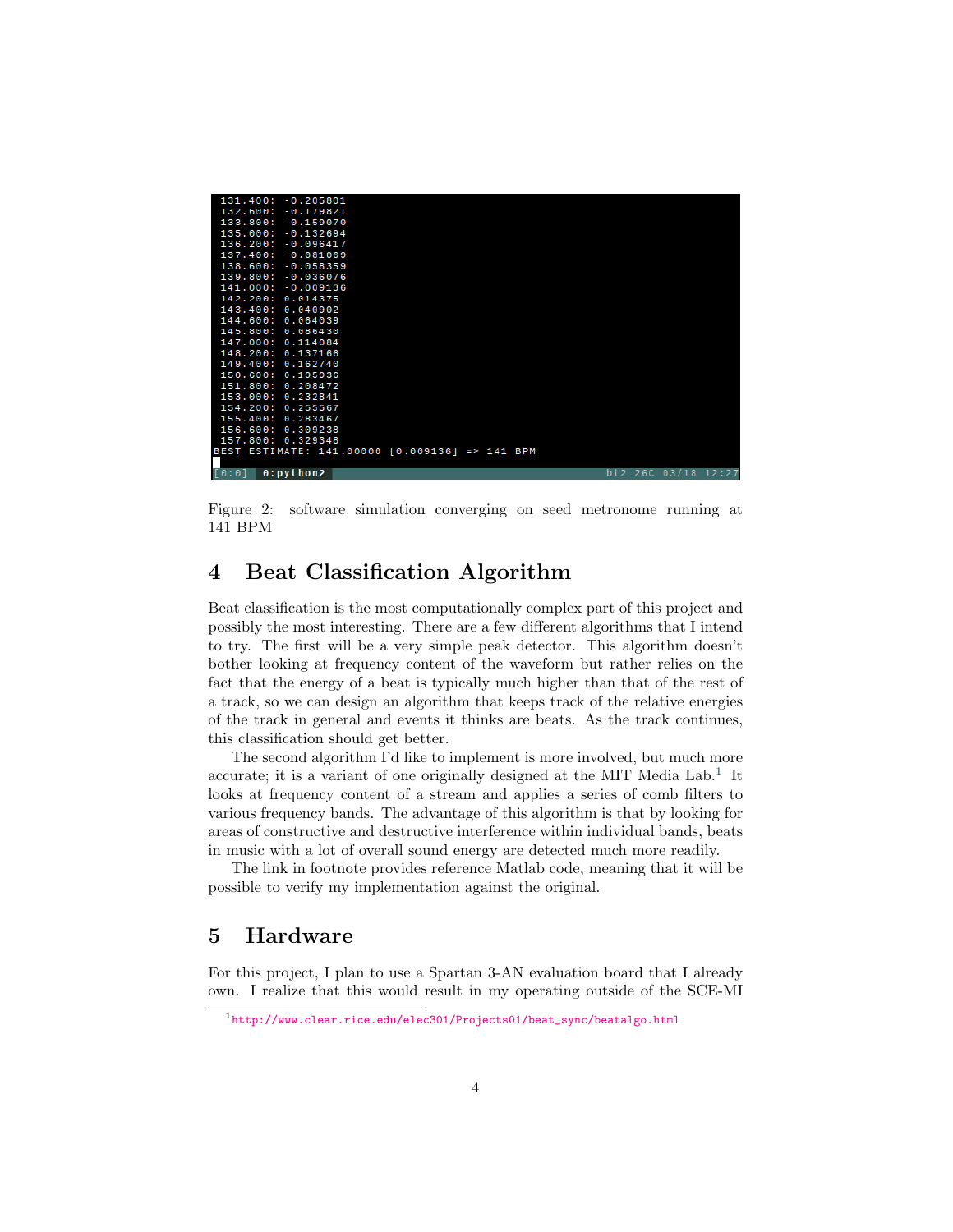interface, but I'm willing to accept this risk because doing so gets me the extra analog hardware that I need to operate on live audio streams.

The Spartan 3-AN FPGA on the eval board has 700,000 gates, 20 18 *×* 18 multipliers, and 360kb of BRAM. Although it's an older FPGA without many of the shinier features added in later FPGAs, such as dedicated DSP blocks, given the targeted small size of my design, I fully expect to stay in the resource constraints of the platform. I have worked with this board before and already have a variety of tools that I've built for interfacing, so during the project time, I will be working on the actual implementation of the beat-tracking algorithm.

The evaluation board has a variety of hardware, but the most important is the onboard ADC and pre-amplifier, which will allow me to sample audio directly from an input jack. My plan is to have two input interfaces to the beat tracker: the first, which will be useful in simulation, will accept digital samples via serial. The second will interface with the ADC, which is stupidly simple to control (send a pulse to initiate a conversion, get a response a short time later). Both of these will provide an identical output interface to the beat tracker algorithm. Figure [3](#page-5-0) illustrates the overall hardware implementation plan. The ADC interface and serial interface are part of the hardware test harness. In hardware, one of the two is sent to the sample injector, which sends data to bt. In simulation, the sample injector will read from an input data file, but will present data exactly in the same way it does to the bt module. The tempo and beat output of bt go to the tempo processor interface, which controls the serial controller and blinky LED controller (which makes the onboard LEDs blink to the stream). In simulation, the tempo controller will report to stdout the tempo estimate.

I should be able to reuse a major portion of the audio pipeline's test harnesses, especially for developing the simulation environment.

#### **6 Test Vectors**

Fortunately, testing this project is relatively simple and can be replicated between simulation and hardware testing. The tempo of most music is well-known; there are also many computer programs that provide accurate estimates. So, primarily, I'll be feeding music tracks into the system and seeing how fast the track converges to its actual tempo as calculated beforehand. Bluespec's cycleaccurate simulation capabilities should make this task fairly easy (I can start with the audio pipeline labs' test driver).

The simplest test vector will be a track containing silence except for beats spaced to some tempo. This is exceptionally easy for the beat classifier, so it should provide a "best-case" scenario. After I can prove the overall functionality of the system, I'm going to feed in music of various genres. Some are easy to classify, such as a many genres of electronic music, and some are much harder, such as rock.

The performance of the system is measured by its accuracy as well as its convergence time.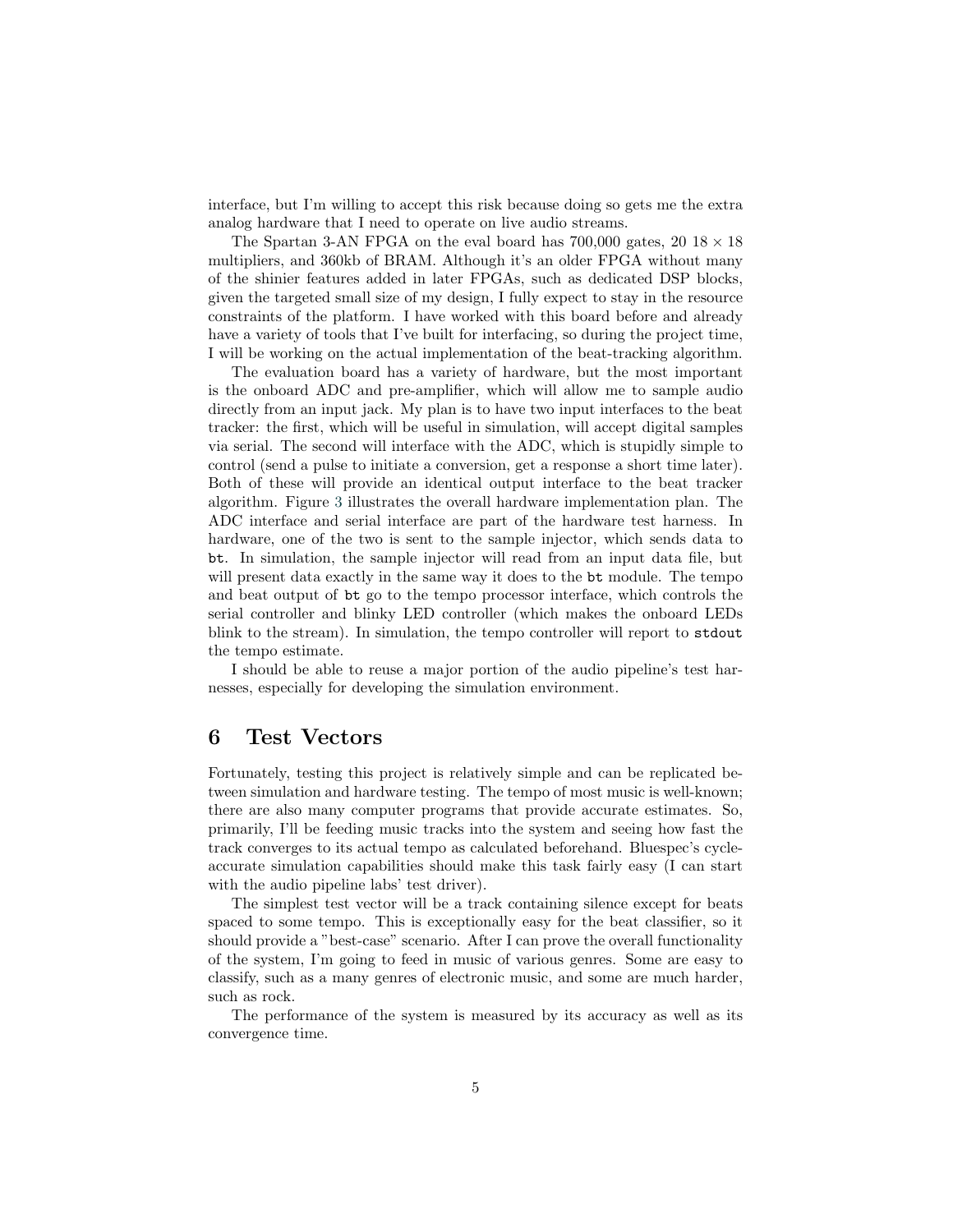

<span id="page-5-0"></span>Figure 3: planned hardware architecture

## **7 Why Implement on an FPGA?**

Since I've already written software that can sort of do this, why should I go ahead and implement it on an FPGA? In short, there are some subtle issues with software that I think hardware can do a lot better.

The first is the matter of beat classification. This overall algorithm is fairly robust against mediocre beat classification algorithms that sacrifice accuracy and precision in favor of lower computational complexity. However, I'm quite convinced that with better classification algorithms, the system will converge to an accurate measurement significantly faster.

FPGAs afford the hardware capability to perform complex tasks like FFTs and convolutions with very low latency, which is highly desired in a streaming audio platform. I'm looking to make the convergence to an accurate tempo estimate as fast as possible.

# **8 Implementation Plan**